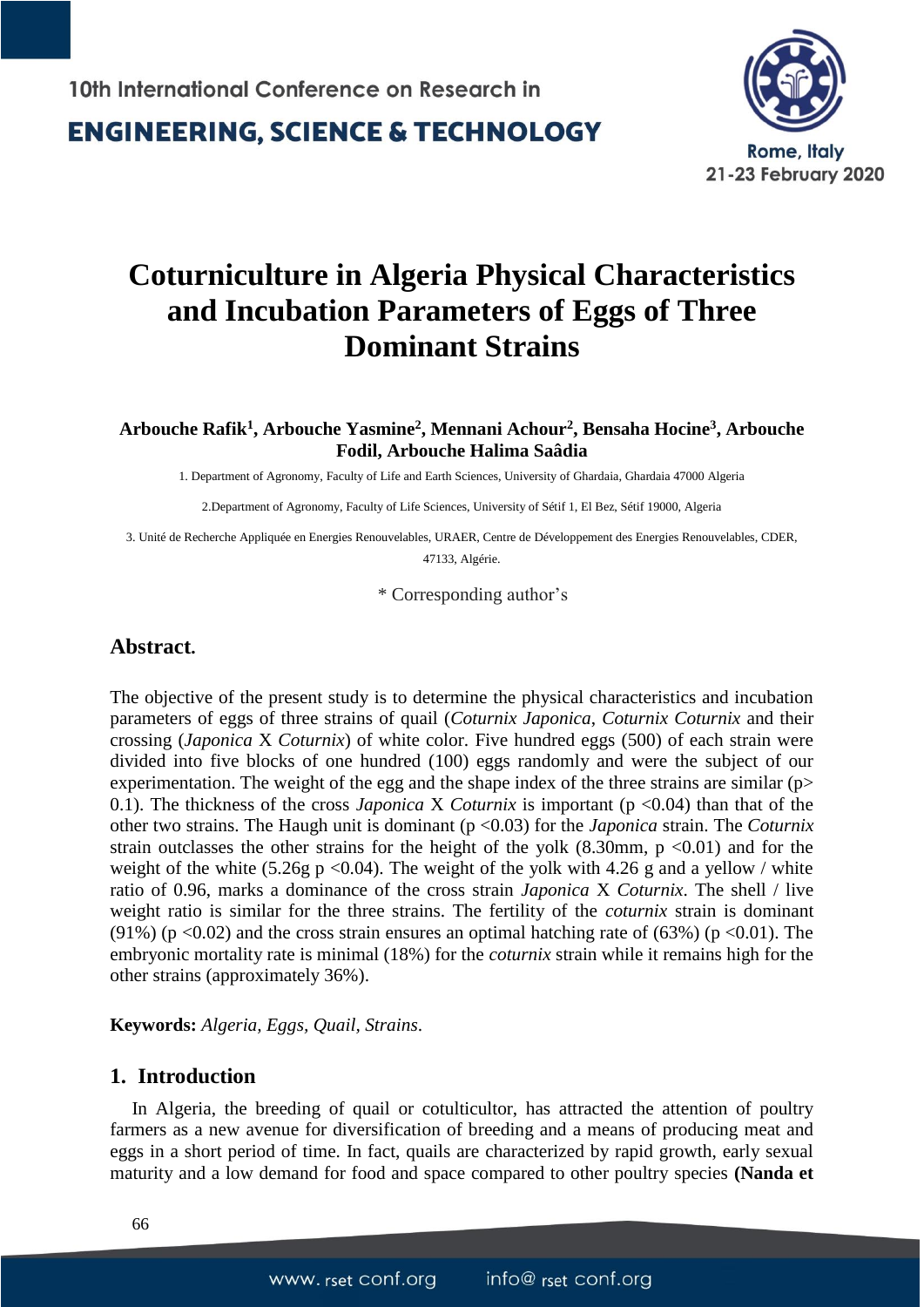# 10th International Conference on Research in **ENGINEERING, SCIENCE & TECHNOLOGY**



**al., 2015; Sarabmeet** & **Mandal, 2015).** Its strong egg slope (250 to 300 eggs per female per year) seen by the poorest rural families as a financial source capable of raising their living standards (**Dahouda et al., 2013**) all the more since they require very little financial means (**Mondry, 2016**). Thus, according to the objectives (meat or eggs), the rural population has

developed strains with their own characteristics, thus explaining the great heterogeneity of the populations used and the zootechnical performances. (**Berrama et al.***,* **2011**). In Algeria, studies carried out by among others by **Moula et al.***,* **(2014)** and **Ferrouk et al.***,* **(2015)** on Japanese quail must be supplemented by other studies relating to the main strains used in rural areas, namely, strains *Coturnix Japonica, Coturnix Coturnix* and their cross J*aponica* X *Coturnix,* whose physicochemical characteristics and incubation parameters for eggs need to be better defined. This is the object of this work.

### **2. Materials and methods**

One hundred and fifty (150) eggs from each quail population (*Coturnix Japonica, Coturnix Coturnix* and their cross *Japonica* X *Coturnix,*) were collected from 10 farms in the **Sétif**  region, in farms where male and female quail live together in semi freedom. The average duration of egg storage was 10 days at a temperature of 6°C. A total of 50 eggs from each population were used to determine their physical characteristics. They were numbered and weighed individually (to the nearest 0.1g). The length and width of the eggs were measured to the nearest 0.01mm, using a digital caliper. After breaking the eggs, the constituents were placed on a flat surface. The height of the blank was determined using a graduated ruler placed halfway around the outline of the yolk. The height of the yolk was determined by placing a ruler vertically and its diameter with a caliper according to the method of **Angrand, ( 1986**). After separation, the weights of the albumen, the yolk and the shell were weighed with an electronic balance (0.01g accuracy). The thickness of the shell was determined using the caliper in three places: at the pointed end; at the rounded end and in the middle. The thickness value is determined by the average of these three measurements (**Ç ağlayan et al., 2009; Moula et al., 2010; Menezes et al., 2012; Hanusová et al., 2015).** The color of yellow was appreciated using the DSM scale according to the method of **Mertens et al., (2010**). The Haugh unit allowing the appreciation of the freshness of eggs (**Buffet, 2010**) was calculated using the formula for **Silversides, (1994**). The yellow / white ratio was calculated using the formula **Ç ağlayan et al., (2009**). The following variables were also calculated: Shape index: Egg width / egg length X 100

Percent of albumen (%): Albumen weight / Egg weight X 100 Percentage of shell (%) = shell weight / egg weight  $\times$  100 Percentage of yolk (%) = yolk weight / egg weight  $\times$  100 Vitellus index: Vitellus height / vitellus diameter X 100 Incubation parameters were determined on 50 eggs from each population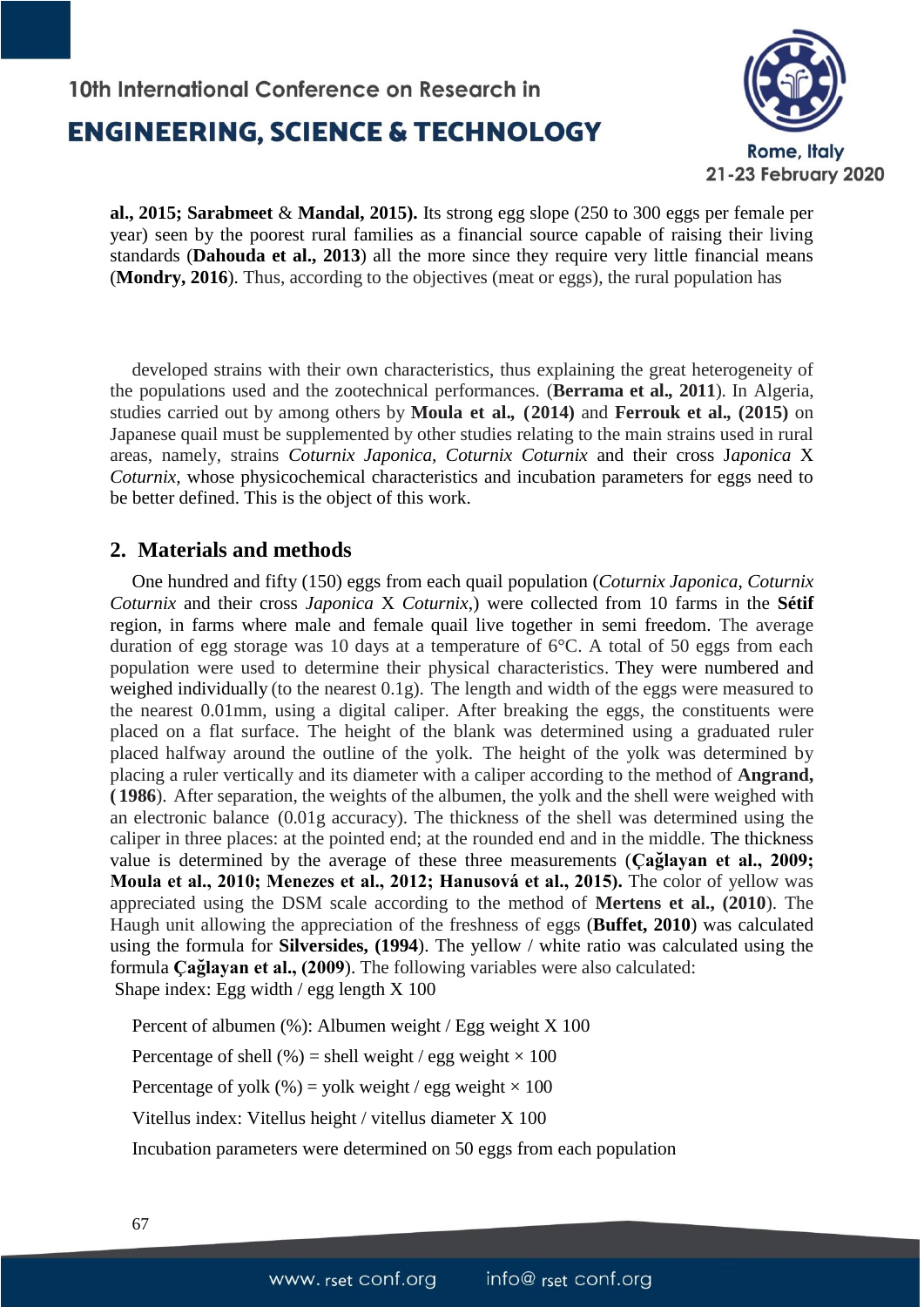## 10th International Conference on Research in

## **ENGINEERING, SCIENCE & TECHNOLOGY**



The eggs were incubated for 28 days (37.5  $\degree$  C and 60% RH) with an inversion every 8 hours before being transferred to the hatchers (38 ° C, 70% RH).

#### **Statistical analysis**

Descriptive statistics and analysis of variance of the general uni-varied linear model (ANOVA), were carried out with the statistical software SPSS version 2.5. The general linear

| Table 1: External physical characteristics of eggs |          |                             |                        |            |       |  |  |
|----------------------------------------------------|----------|-----------------------------|------------------------|------------|-------|--|--|
|                                                    | Strain   |                             |                        | <b>ESM</b> | p     |  |  |
|                                                    | Japonica | coturni<br>$\boldsymbol{x}$ | japonica<br>X coturnix |            |       |  |  |
| Egg weight $(g)$                                   | 11.04    | 11.53                       | 11.21                  | 0.21       | 0,214 |  |  |
| Length $(mm)$                                      | 32.67    | 32.80                       | 33.17                  | 0.30       | 0,623 |  |  |
| Width (mm)                                         | 26.00    | 25.90                       | 25.50                  | 0.29       | 0,410 |  |  |
| <b>Shape index</b>                                 | 79       | 80                          | 77                     | 0.005      | 0,125 |  |  |

model was used to test the effects of factors on the variables. The differences were considered

significant with a risk of error of 5 %.

### **3. Results and discussions**

#### **External physical characteristics of eggs**

The weight of the eggs incubated is similar for the three strains (p>0,05) (**Table 1**) and remains lower than those of **Sangilimadan et al., (2012**) (12,4g), **Moula et al., (2014**) (12,3g) and **Berrama et al., (2011**) (11,8g). The length, width and shape index are identical for the three strains  $(p>0,05)$ .

#### **Internal physical characteristics of eggs**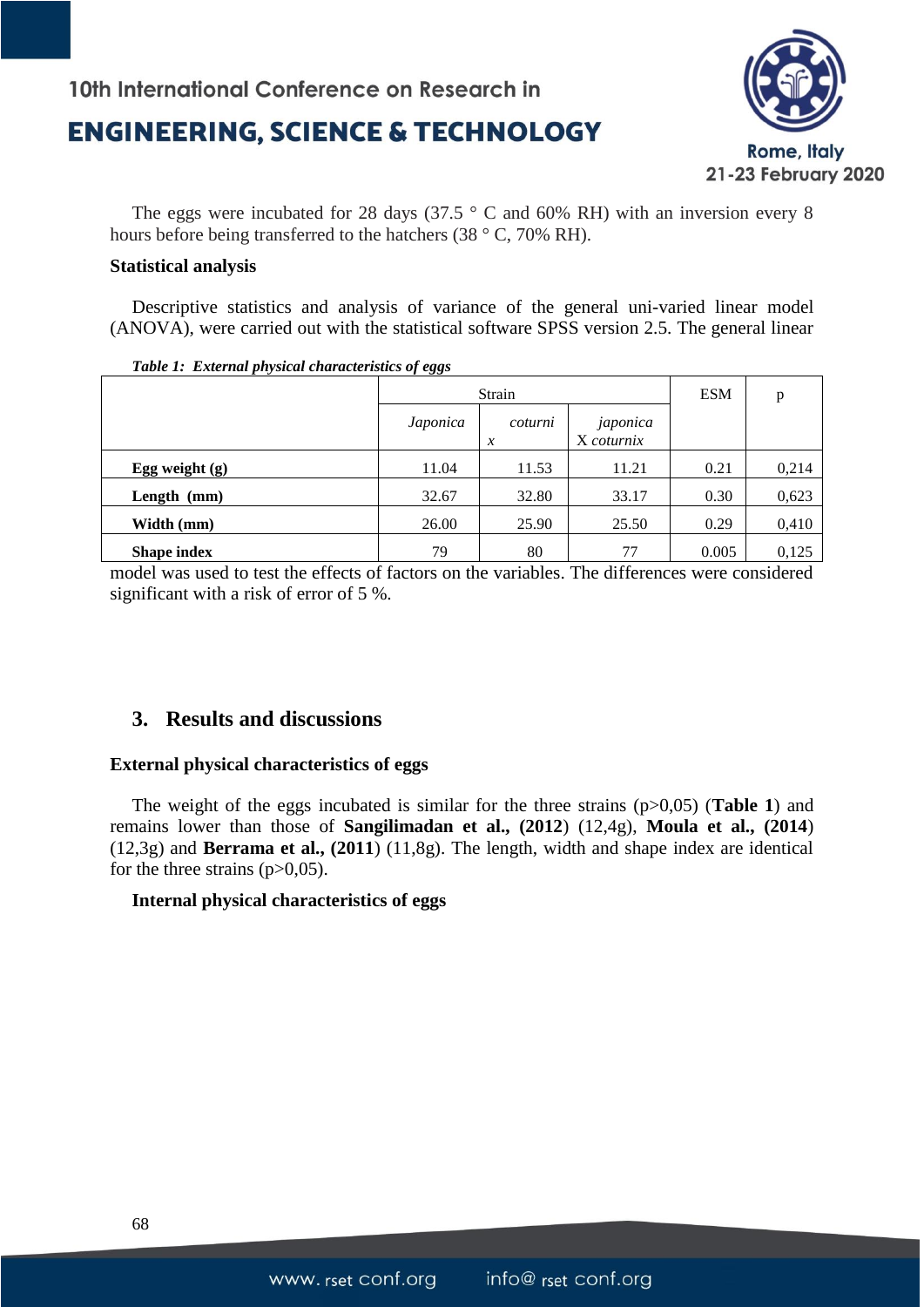# 10th International Conference on Research in **ENGINEERING, SCIENCE & TECHNOLOGY**



The weight of the shell, its thickness, its percentage and its shape index, remains similar for all the strains (**Table 2**). Although the heights of the yolk and albumin did not vary for all the strains, the diameter of the yolk of the *japonica* strain was the least expressive (6.78 mm) with respect to the two other *coturnix* and cross strains (*japonica* x *coturnix*) with 8.30 and 7.75 mm respectively.

However, it remains obvious to several authors that this parameter is linked to the age of individuals. (**Nagarajan et al., 1991; Gonzalez, 1995; Altan et al., 1998; Danilov, 2000, Nazligul et al., 2001; Orhan et al., 200**1) but according to **Zita et al., (2013**), the diameter of the yolk has irregular fluctuations, especially between 9 and 49 weeks of age. The yolk index was dominant for the *Japonica* (38) strain over the *Coturnix* (32) and crossed strains (34). According to **Zita et al., (2013)**, the index of yellow tends to decrease with the age of the quail, these results are however in contradiction with those of **Nagarajan et al., (1991**) and **Gonzalez (1995**) who report an increase in the index of yellow with the age of quail. Moreover, **Moula et al.***,* **(2014); González Sánchez, (2009); Tilki** & **Saatci, ( 2004)** report that this parameter tends to decrease with the duration of egg storage.

The yolk color was identical for the three strains  $(p>0,05)$ . Although the value of the color of yellow is similar to the results put forward by **Moula et al., (2014)**, it remains lower than the results of **Zita et al 2013**. It should be noted that the color of the yolk is related to food (**Nys, 2000; Blum** & **Sauveur, 1996; Naraharid** & **Rajinir, 1999**) and in particular the presence of xanthophyll carotenoid pigments (**Zongo et al., 1997**) including lutein which contributes to 70% of the coloring of the yellow (**Bourre, 2003**). The Haugh units were the most expressive for the *Japonica* strain (72.30) and remained below the values advanced by **Moula et al, (2014)** (85,99). This parameter which represents the freshness of the egg.

| Table 2: Internal physical characteristics of eggs |                    |                    |                        |            |       |  |  |
|----------------------------------------------------|--------------------|--------------------|------------------------|------------|-------|--|--|
|                                                    | Strain             |                    |                        | <b>ESM</b> | p     |  |  |
|                                                    | Japonica           | Coturnix           | Japonica<br>X Coturnix |            |       |  |  |
| Weight of the shell $(g)$                          | 1.77               | 1.63               | 1.59                   | 0.5        | 0,724 |  |  |
| Shell thickness $(\mu m)$                          | 0.25               | 0.25               | 0.26                   | 0.06       | 0.052 |  |  |
| Percentage of the shell $(\% )$                    | 16                 | 14                 | 14                     | 0.004      | 0,084 |  |  |
| Vitellus height (mm)                               | 2.60               | 2.67               | 2.68                   | 0.03       | 0,653 |  |  |
| Albumin height (mm)                                | 2.78               | 3.40               | 3.17                   | 0.11       | 0,564 |  |  |
| Vitellus diameter (mm)                             | 6.78 <sup>b</sup>  | 8.30 <sup>a</sup>  | 7.75 <sup>a</sup>      | 0.19       | 0.015 |  |  |
| <b>Vitellus index</b>                              | 38 <sup>a</sup>    | 32 <sup>c</sup>    | 34 <sup>b</sup>        | 0.03       | 0.001 |  |  |
| <b>Haugh units</b>                                 | 72.30 <sup>a</sup> | 70.19 <sup>b</sup> | 70.16 <sup>b</sup>     | 0.34       | 0.029 |  |  |
| Albumin weight (g)                                 | 4.79 <sup>ab</sup> | 5.26 <sup>a</sup>  | 4.50 <sup>b</sup>      | 0.12       | 0.038 |  |  |
| Yolk weight (g)                                    | 3.46 <sup>b</sup>  | 4.01 <sup>ab</sup> | 4.26 <sup>a</sup>      | 0.12       | 0.043 |  |  |
| <b>Percentage of albumen</b>                       | $43^{ab}$          | 46 <sup>a</sup>    | 40 <sup>b</sup>        | 0.009      | 0.040 |  |  |
| Percentage of yolk $(\% )$                         | 31 <sup>b</sup>    | $35^{ab}$          | 38 <sup>a</sup>        | 0.009      | 0.023 |  |  |
| Yolk color<br>69                                   | 5.44               | 4.60               | 5.08                   | 0.19       | 0,321 |  |  |

*Table 2: Internal physical characteristics of eggs*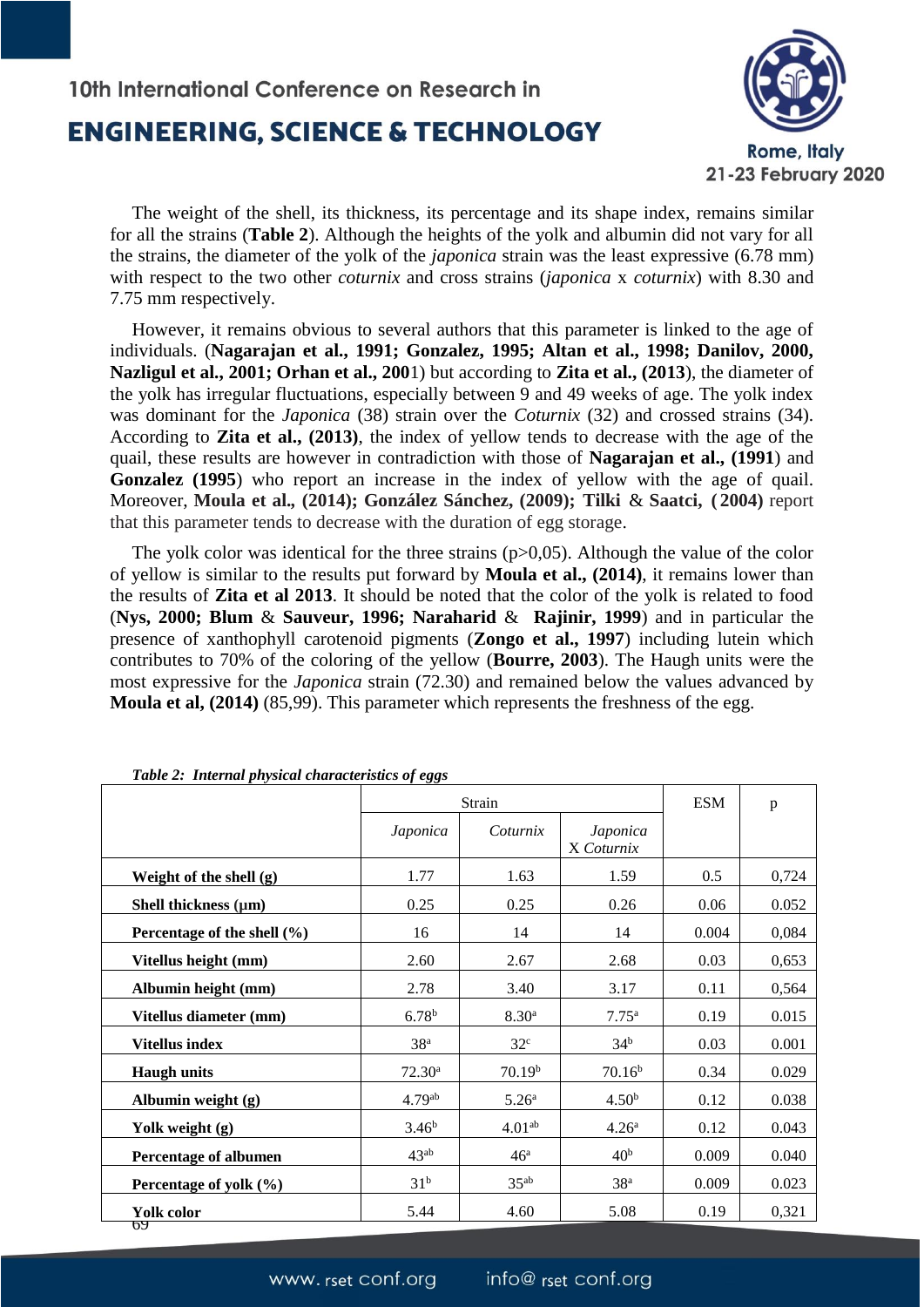# **ENGINEERING. SCIENCE & TECHNOLOGY**



| Table 3: Egg incubation settings |                 |                  |                        |            |       |
|----------------------------------|-----------------|------------------|------------------------|------------|-------|
|                                  | Strain          |                  |                        | <b>ESM</b> | p     |
|                                  | Japonica        | Coturnix         | Japonica<br>X Coturnix |            |       |
| <b>Fertility</b> $(\%)$          | 70 <sup>b</sup> | 81 <sup>ab</sup> | 91 <sup>a</sup>        | 0.03       | 0.017 |
| Hatching $(\% )$                 | 35 <sup>b</sup> | 63 <sup>a</sup>  | $53^{ab}$              | 0.04       | 0.010 |
| <b>Early mortality</b>           | $16^{ab}$       | 11 <sup>b</sup>  | 28 <sup>a</sup>        | 0.03       | 0.040 |
| Late mortality                   | 19 <sup>a</sup> | 7 <sup>b</sup>   | 10 <sup>ab</sup>       | 0.03       | 0.012 |

fluctuate with the age after **Nazligul et al., (2001), Orhan et al., (2001)** & **Zita et al., (2013**). The weight of albumin was higher for the coturnix strain (5.26g) and the weight of the yolk of the crossed strain (*Japonica* x *Coturix*) (4.26g) was dominant compared to the other two strains.

According to **Fletcher et al., (1983)**, the proportion of white tends to decrease with age while the weight of the yolk would show irregular fluctuations with age which is confirmed by **Zita et al., (2013).**

#### **Egg incubation settings**

The hatching rate was predominant for the *Coturnix* strain with 63%, lower for the *Japonica* strain (35%) and intermediate for the crossed strain (*Japonica* x *Coturnix*) (53%) with a common sex ratio of 1: 1 (**Table 3**). It remains in the range advanced by **Islam et al., (2014**) between 31% and 71%. However, by sex ratio (1 :2 and 1 :3) **Karousa et al., (2015**) advanced hatch rates of 49% and 52% respectively. However, incubation techniques and egg positions are factors influencing the hatching rate as reported **Moraes et al., (2008**). In general, according to **Roriz et al., (2016**) to maintain good quality of the hatching egg, a maximum 5-day shelf life is highly recommended.

The fertility rate was dominant in the cross strain (*Japonica x Coturnix*) (91%), intermediate for the *Coturnix* strain (81%) and minimum for the *Japonica* strain (70%) with a higher early embryonic mortality rate for the cross strain (28%), intermediate for the *Japonica* strain (16%) and intermediate for the strain *Coturnix* (11%).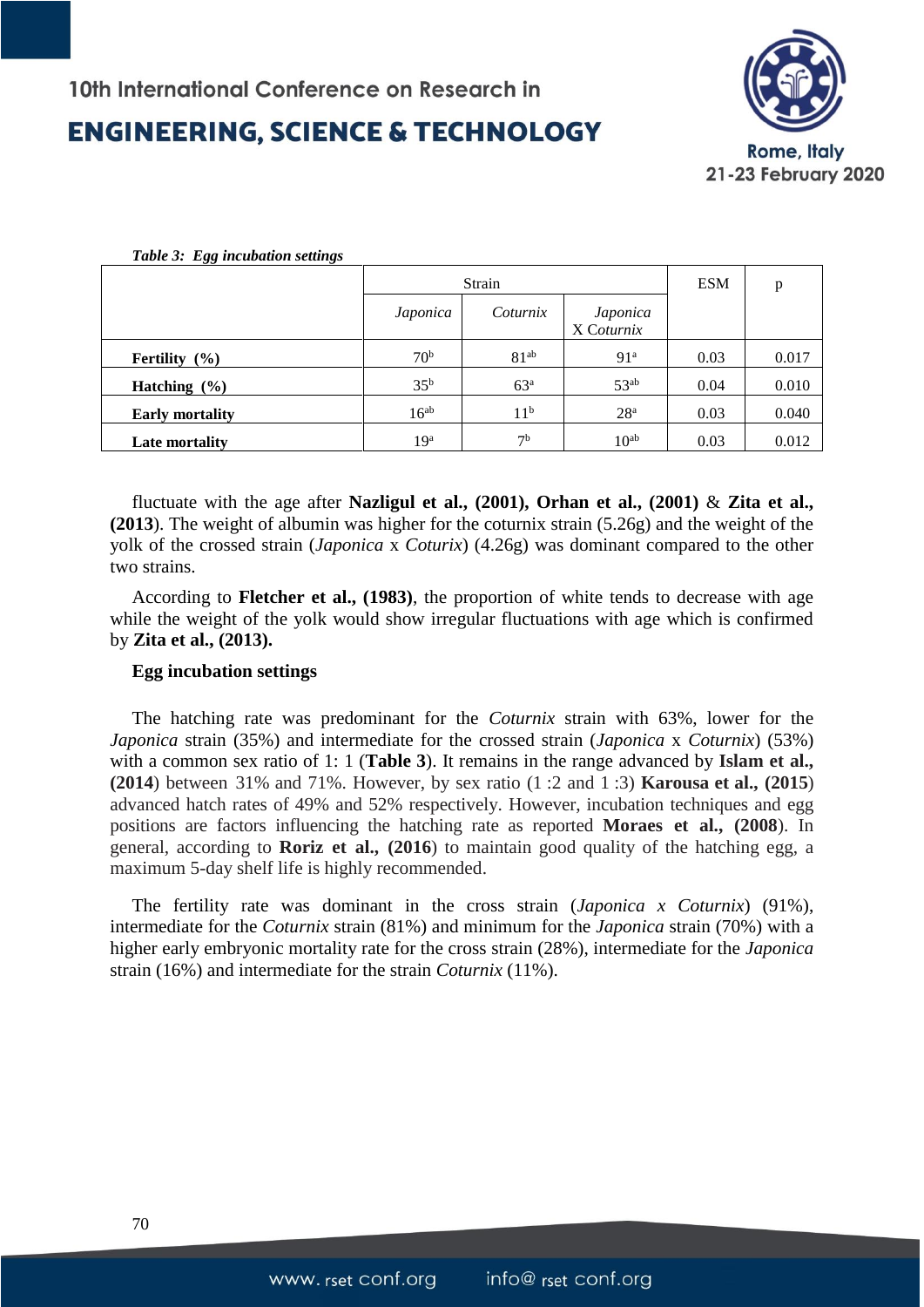### 10th International Conference on Research in

## **ENGINEERING. SCIENCE & TECHNOLOGY**



### **4. Conclusion**

Cross strains (*Japonica x Coturnix*) and *Coturnix* are from the economic point of view more profitable for the rural populations with a good fertility rate for which, it is necessary to associate a better hatching rate by determining the constraining factors and the causes of embryonic mortality

### **References**

[1] **Altan, O. Oguz, I. and Akbas, Y. (1998)**. Effects of selection for high body weight and age of henon egg characteristics in Japanese quail (Coturnix coturnix japonica). Turk J Vet Anim Sci, 22: 467-473.

[2]**Angrand, A. (1986)**. *Contribution à l'étude de la qualité commerciale des œufs de consommation de la région de Dakar (Sénégal).* Thèse de doctorat. Ecole inter-Etats des sciences et médecine vétérinaires (E. I. S. M. V).

[3] **Berrama, Z. Mefti, H. Kaidi, R. and Souames, S. (2011)**. 'Caractérisation zootechnique et paramètres génétiques des performances de croissance de la caille Japonaise *Coturnix japonica* élevée en Algérie', *Livestock Research for Rural Development*, vol, 23, no 1.

[4] **Blum, J.C. and Sauveur, B. (1996).** Caractéristiques et qualité de l'œuf de poule. Cah Nutr Diet, 31:369-378.

[5]**Bourre, J.M. (2003).** Effect of animal feeding and nutritional value on derived products consumedby humans: are lipids concerned nearly exclusively? OCL - Oleagineux, Corps Gras, Lipides, 10: 405-424

[6]**Buffet, E. (2010).** Conditionnement et emballage des œufs de consommation. In : F. Nau, C.Guérin-Dubiard, F. Baron, J L. Thapon, eds. 2010. Science et technologie de l'œuf. Paris: Tec et Doc Lavoisier.pp.251-263.

[7]**Çağlayan, T. Alaşahan, S. Kırıkcı, K. and Gunlu, A. (2009).** Effect of different egg storage periods on some egg quality characteristics and hatchability of partridges (Alectorisgraeca). *Poultry Science*, 88, pp.1330-1333

[8] **Dahouda, M. Adjolohoun, S. Montchowui, E.H. Senou, M. Hounsou, N.M.D. Amoussa, S. Vidjannagni, D.S. Abou, M. and Toleba, S.S. (2013)** Growth performance of quails (Coturnix coturnix) fed on diets containing either animal or vegetable protein sources. Int. J. Poult. Sci., 12(7): 396-400.

[9] **Danilov, R.V. (2000)**. Effect of hens age on qualityof hatching eggs and embryonic development proceeding of 21st World's Poultry Congress. Montreal. Canada

[10] **Ferrouk, M. Boukenaoui, N. Smaili, I. Abd Al samad, I. and Exbrayat, J.M. (2015).** 'Etude morphométrique et histologique du testicule de la caille du japon (*Coturnix japonica*) au cours de la croissance post-natale', *Bulletin de la Siciété Zoologique de France*, vol, 140, no 1, pp. 45-60.

[11] **Gonzalez, M. (1995)**. Influence of age on physical traits of Japanese quail (Coturnix coturnix japonica) eggs. Ann Zootech, 44: 307-312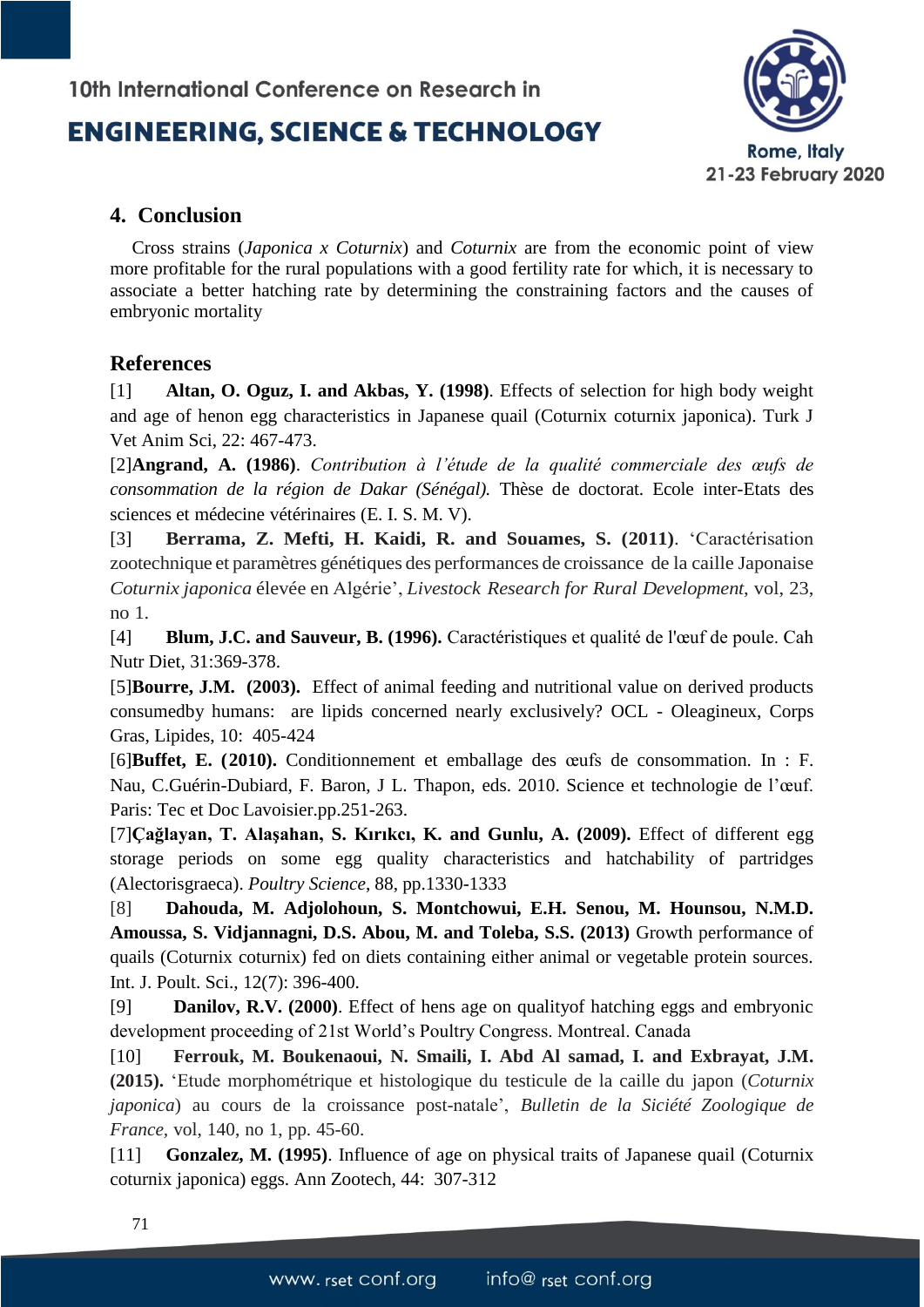# **ENGINEERING. SCIENCE & TECHNOLOGY**



[12] **González Sánchez, J.F. Chamorro Ramirez, F.H. & Hernández Unzon, H. (2009).** ' Physicochemical Changes in Quail Eggs *(Coturnix coturnix japonica)* after Storage at Different Temperatures. *Journal* of *Applied Animal Research*, vol 35, pp. 177- 180.

[13] **Hanusová, E. Hrnčár, C. Hanus, A. and Oravcová, M. (2015).** Effect of breed on some parameters of egg quality in laying hens. *Acta Fytotechnica et Zootechnica*, 18(1) pp 20-24.

[14] **Islam, M.S. Faruque, S. Khatun, H. & Islam, M.N. (2014).** 'Effects of quail genotypes on hatchability traits, body weight and egg production'. *Journal of Bangladesh Academy of Sciences,* vol, 38, no 2, 219-224.

[15] **Karousa, M.M. Souad A.A. Elaithy, SM.. & Eman A.E. (2015).** 'Effect of housing system and sex ratio of quails on egg production, fertility and hatchability'. *Benha Veterinary Medical Journal*, vol. 28, no 2, pp. 241-247.

[16] **Menezes, P.C. Lima, E.R. Medeiros, J.P. Oliveira, W.N.K. and Evêncio-Neto, J. (2012).** Egg quality of laying hens in different conditions of storage, ages and housing densities. *Revista Brasileira de Zootecnia*, 41(9) pp 2064-2069

[17] **Mondry, R. (2016).** L'élevage des cailles en zone tropicale CTA / ISF Cameroun: Yaoundé (Cameroun)

[18] **Moula, N. Philippe, F.X. Ait Kaki, A. Touazi, L. Antoine-Moussiaux, N. and Leroy, P. (2014)**, 'Ponte et qualité d'œufs de cailles élevées en conditions semi intensives dans l'est algérien', *Archivos de Zootecnia, vol,* 63, no. 244, pp. 693-696

[19] **Moula, N. Antoine-Moussiaux, N. Decypere, E. Farnir, F. Mertens, K. De Baerdemaeker, J. Leroy, P. (2010)**. Comparative study of egg quality traits in two Belgian local breeds and two commercial lines of chickens. *Arch. Geflugekd*., 74 (3), pp 164–171

[20] **Nagarajan, S. Narhari, D. Jayaprasad, I.A. and Thyagarajan, D. (1991)**. Influence of stocking density and layer age on production traits and egg quality in Japanese quail. British Poultry Sci, 32: 243-248.

[21] **Naraharid, D. and Rajinir, R.A. (1999)**. Effect of dietary pearl millet and pigments on egg quality. Indian J Poult Sci, 34: 89-91

[22] **Nazligul, A. Turkyilmaz, K. and Bardakcioglu, H.E. (2001)**. A study on some production traits and egg quality characteristics of Japanese quail. Turk J Vet Anim Sci, 25: 1007-1013

[23] **Nys, Y, Sauveur, B. (2004).** Valeur nutritionnelle des œufs *Prod. Anim*., 17 pp 385- 393.

[24] **Orhan, H. Erensaying, C. and Aktan, S. (2001)**. Determining egg quality characteristics of japanese quails (Coturnix Coturnix Japonica) at different ages. J Anim Produc, 42: 44-49

[25] **Roriz, B.C. Sgavioli, S. Garcia, R.G. Naas, I.A. Domingues, C.H.F. Caldara, F.R. Rombola, L.G. Ayla, C.M. & Bernnecke, K. (2016)**, 'Storage Period Affects Weight Loss of Japanese Quail Eggs', *Brazilian Journal of Poultry Scien- ce*, vol. 18, no. 4, pp.